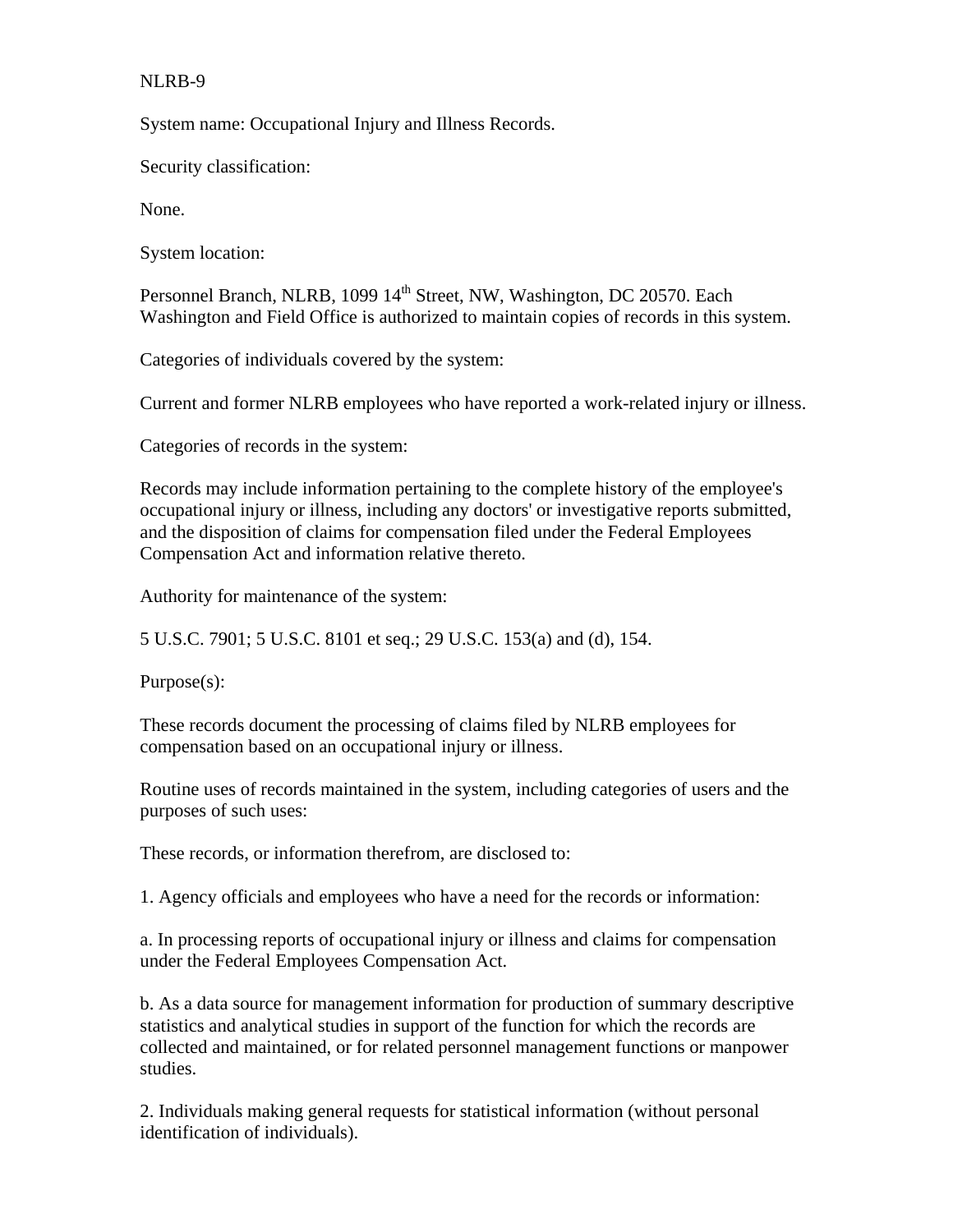3. The Department of Justice for use in litigation when either (a) the Agency or any component thereof, (b) any employee of the Agency in his or her official capacity, (c) any employee of the Agency in his or her individual capacity where the Department of Justice has agreed to represent the employee, or (d) the United States where the Agency determines that litigation is likely to affect the Agency or any of its components, is a party to litigation or has an interest in such litigation, and the use of such records by the Department of Justice is deemed by the Agency to be relevant and necessary to the litigation, provided that in each case the Agency determines that disclosure of the records to the Department of Justice is a use of the information contained in the records that is compatible with the purpose for which the records were collected.

4. A court or other adjudicative body before which the Agency is authorized to appear, when either (a) the Agency or any component thereof, (b) any employee of the Agency in his or her official capacity, (c) any employee of the Agency in his or her individual capacity, where the Agency has agreed to represent the employee, or (d) the United States where the Agency determines that litigation is likely to affect the Agency or any of its components, is a party to litigation or has an interest in such litigation, and the Agency determines that disclosure of the records to a court or other adjudicative body is compatible with the purpose for which the records were collected.

5. The U.S. Department of Health and Human Services in the administration of public health service programs.

6. Investigator utilized by the Agency to obtain information relevant to a claim arising under the Federal Employees Compensation Act.

7. The appropriate agency, whether Federal, State, or local, where there is an indication of a violation or potential violation of law, whether civil, criminal, or regulatory in nature, charged with the responsibility of investigating or prosecuting such violation or enforcing or implementing the statute, rule, regulation, or order issued pursuant thereto, or to any agency in connection with its oversight review responsibility.

8. A congressional office in response to an inquiry from the congressional office made at the request of the subject individual.

9. Officials of labor organizations recognized under Pub. L. 95- 454, when relevant and necessary to their duties of exclusive representation of NLRB employees under the Act. Wherever feasible and consistent with responsibilities under the Act, such information shall be furnished in depersonalized form, i.e., without personal identifiers.

10. Individuals who need the information in connection with the processing of an appeal, grievance or complaint. Whenever feasible such information shall be furnished in depersonalized form, i.e., without personal identifiers.

Disclosure to consumer reporting agencies:

None.

Policies and practices for storing, retrieving, accessing, retaining, and disposing of records in the system: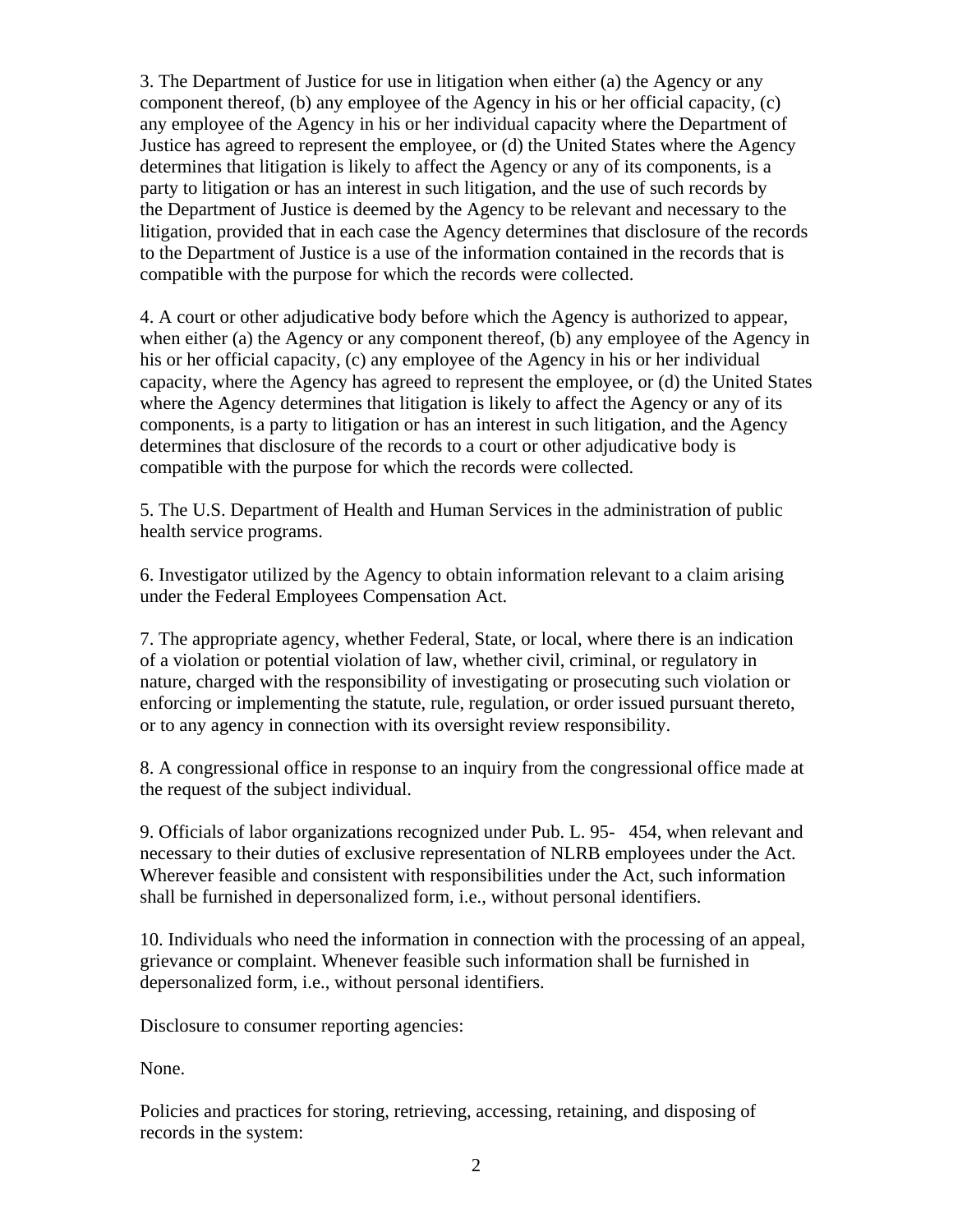Storage:

Maintained on forms and related correspondence.

Retrievability:

Alphabetically by name.

Safeguards:

Maintained in locked filing cabinet within the Personnel Branch. Filing cabinet remains locked except during access. During duty hours filing cabinet is under surveillance of personnel charged with the custody of the records, and after duty hours is behind locked doors. Access is limited to personnel who have a need for access to perform their official functions.

Retention and disposal:

Retain and dispose of in accordance with the General Records Schedules issued by the National Archives and Records Administration.

System manager(s) and address:

Chief, Special Programs and Services Unit, Personnel Branch, Room 533, NLRB, 1099  $14^{\text{th}}$  Street, NW, Washington, DC 20570.

Notification procedure:

An individual may inquire as to whether this system contains a record pertaining to him or her by directing a request to the System Manager in accordance with the procedures set forth in 29 CFR 102.117(e).

Record access procedures:

An individual seeking to gain access to records in this system pertaining to him or her should contact the System Manager in accordance with the procedures set forth in 29 CFR 102.117(f).

Contesting record procedures:

An individual may request amendment of a record pertaining to such individual maintained in this system by directing a request to the System Manager in accordance with the procedures set forth in 29 CFR 102.117(h).

Record source categories: